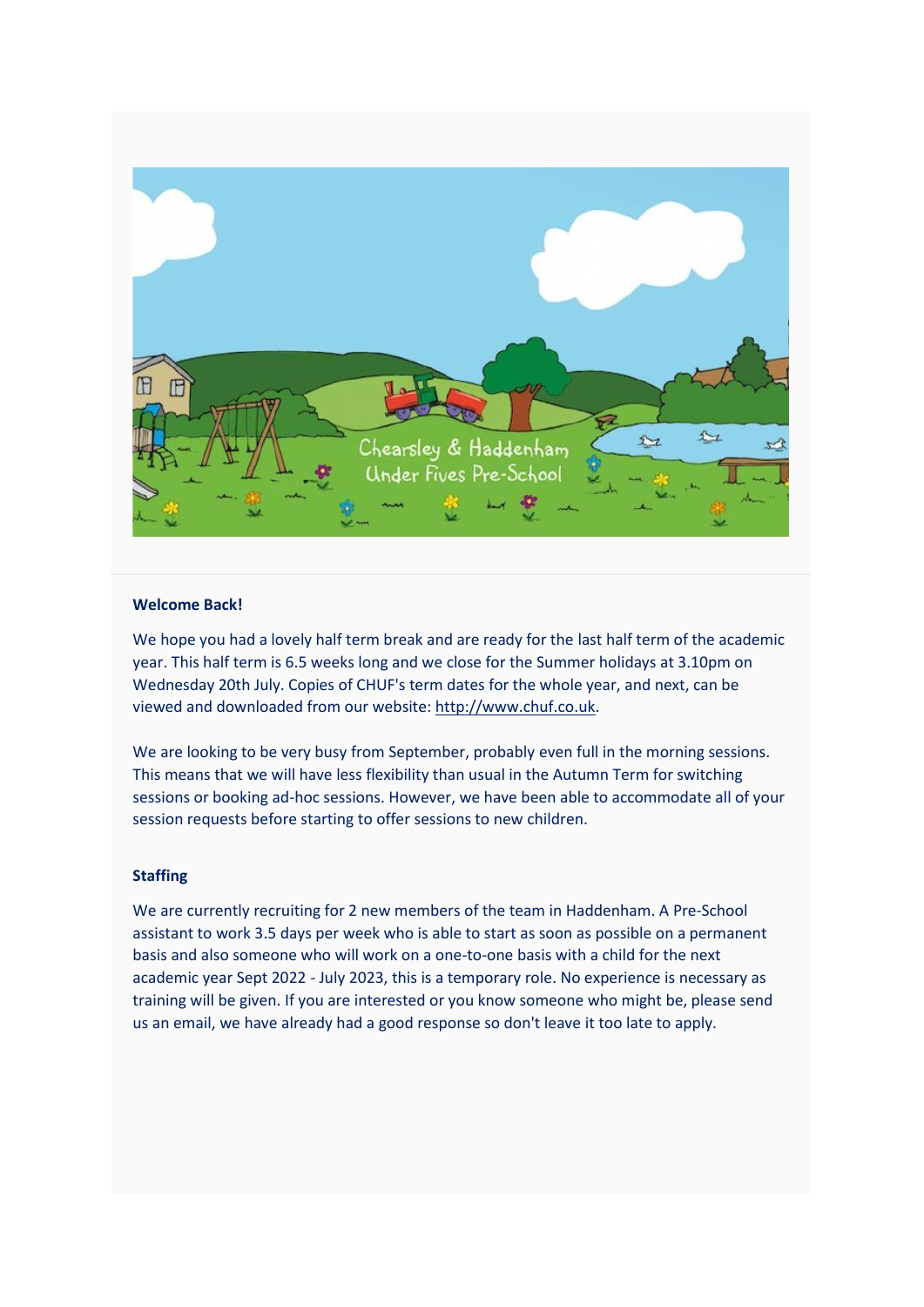#### **Fundraising at CHUF**

A massive thank you to everyone who took part in the Sponsored Bunny Hop, we have raised an amazing £1644.09 across the 2 settings which is fantastic. We are so grateful to everyone who took part and to all of your family members and friends who sponsored the children please pass on our thanks.

#### **June Lottery**

The June lottery will be drawn on Thursday 30th June. We have lots of numbers available so please drop us an email if you would like to take part.

Just £2 per number and a chance to win £50 cash prize.

Available numbers are: 8, 9, 11, 16, 19, 26, 27, 29, 31, 33, 35, 39, 40, 42, 43, 45, 46, 47, 48 and 49.

We really appreciate your support, so grab your numbers now!

The Gambling Act 2005 Registration Number: LC202203-74385 Chearsley & Haddenham Under Fives Pre-School

## **Planning**

This half term our planning themes will be Summer and Getting Ready for School. We use the afternoon sessions to do lots of activities to help prepare our school leavers for starting school. We still have ad-hoc availability in the afternoon so if you would like to book any extra sessions please drop us an email.

#### **Dates for your diary:**

13th - 17th June - To celebrate Father's Day all CHUF Dads are welcome to join us for coffee and croissants at drop off (9.10am) to meet and chat to staff and see their child getting stuck in at Pre-School. We hope you can join us.

Monday 18th July 11am - 12.10pm - Leaver's Assembly. Parents of all school leavers will be invited to join us for a special assembly for the children as they leave us to start Primary School, more info to follow.

Tuesday 19th July - Our Summer Party will be held during the morning session, all CHUF children are welcome. We have an entertainer booked, more info to follow.

#### **Recording Absences**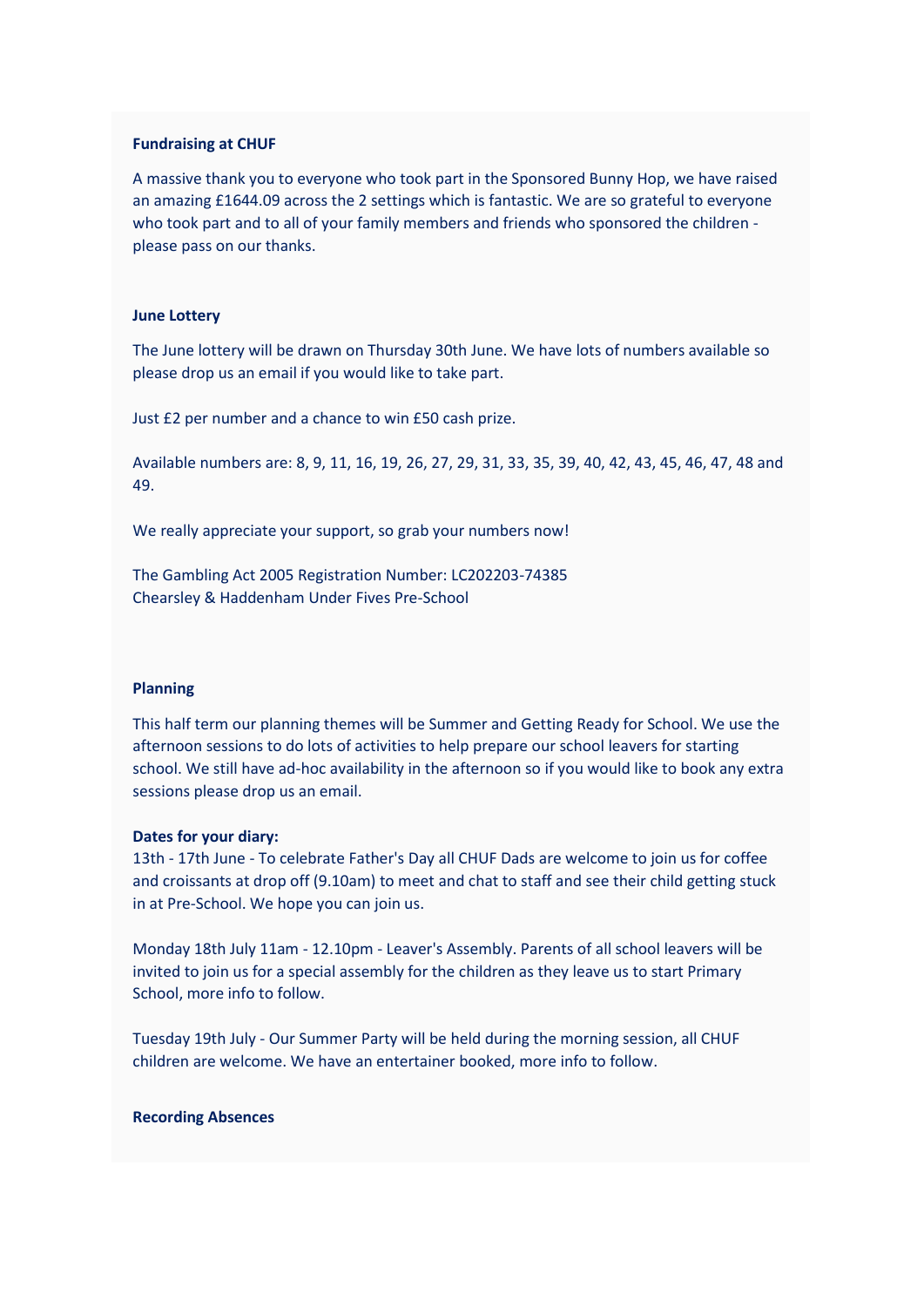Please can we remind you to report your child's absences on the day by calling the setting. We ask that you call your child's setting rather than email as our main email address may not be monitored in time for the registers to be updated. Chearsley can be called on 01844 201858 and Haddenham on 01844 299123. If you are aware of any future absences such as holidays, or appointments etc, please do let us know these in advance so we can record this information, such absences can be noted by email, telephone or in person in the setting when dropping off or picking up your child. The CHUF main email address is : info@chufpreschool.co.uk.

## **Payment of Fees**

Payment of Fee monies are welcome in cash, cheque (Made payable to Chearsley & Haddenham Under 5's) or internet payment into our Lloyds account as follows: **Sort code:** 30-98-56

**Account Number:** 00503068

**Account Name:** Chearsley & Haddenham Under 5's

Please can we remind you that payments should be annotated, in the space provided to quote what and whom the payment is in respect of, e.g. Joe Bloggs Fees 1st Half Autumn. Without these details it is exceptionally hard to match up payments with monies outstanding, and leads to people being chased for payment unnecessarily. Payments should be made within two weeks of being billed.

# **The Staff at CHUF**

Anne Barker Manager, Child Protection Officer, Debbie Whale Administrator,

Karen Elder Supervisor (Ch), Kasia Kowalska Supervisor (H),

Sarah Wassall Supervisor (H), Debbie Turvey (CH), Lauren Godfrey (Ch),

Donna Eldred (Ch), Lauren Rowe (Ch), Lizzie Lewis (CH), Fiona Distin (H),

Sara Heap SENCO (H), Kimmy Nicholl (H), Della Teggart (H), Joanna Beck (H).